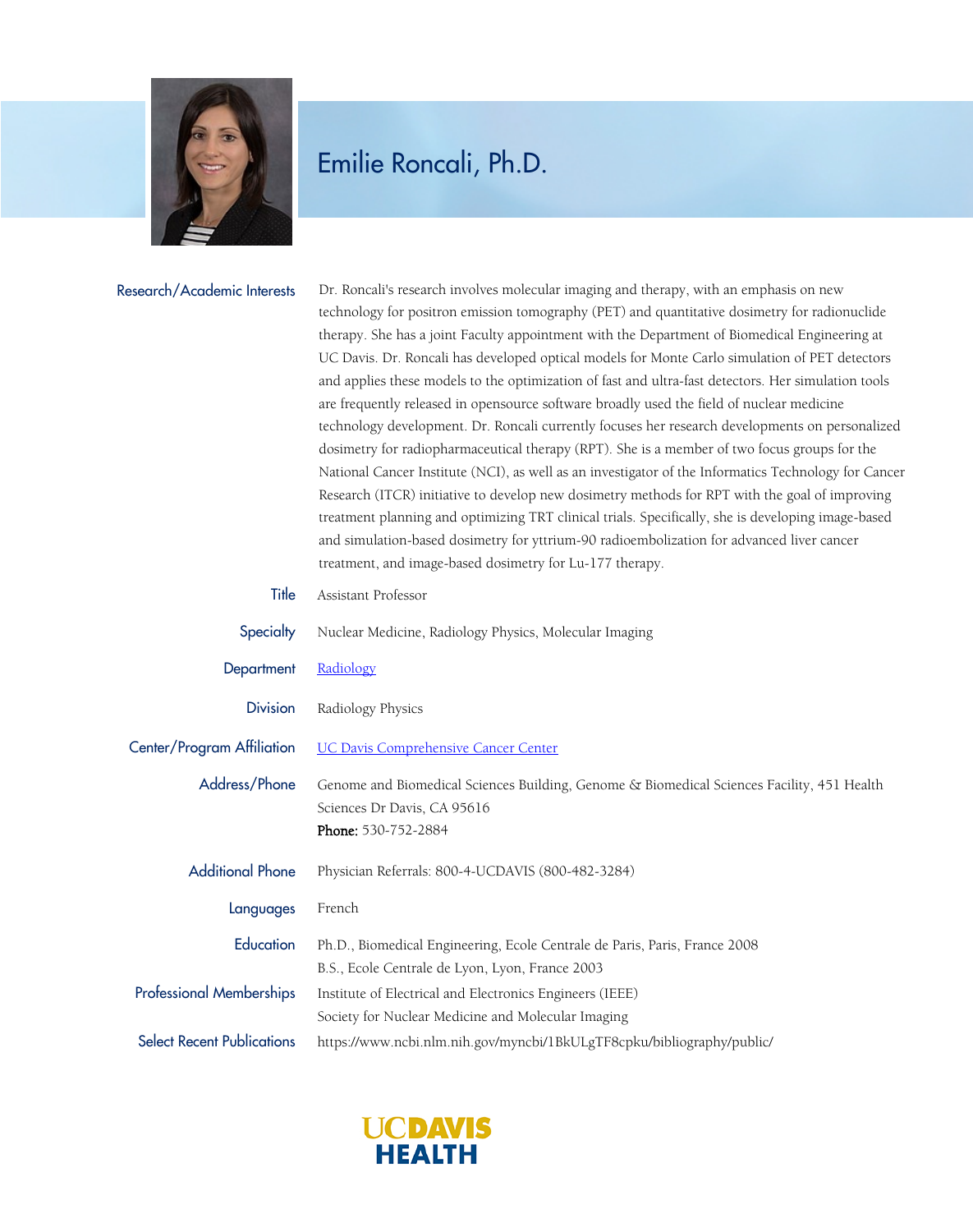

## Emilie Roncali, Ph.D.

Arino-Estrada G, Roncali E, Selfridge AR, Du , Glodo , Shah KS, Cherry SR. Study of ?erenkov Light Emission in the Semiconductors TlBr and TlCl for TOF-PET. IEEE Transactions on Radiation and Plasma Medical Sciences. 2020 Sep.

Taebi A, Pillai RM, Roudsari BS, Vu CT, Roncali E. Computational Modeling of the Liver Arterial Blood Flow for Microsphere Therapy: Effect of Boundary Conditions. Bioengineering (Basel). 2020 Jun 29;7(3). doi:10.3390/bioengineering7030064. PMID:32610459.

Roncali E, Taebi A, Foster C, Vu CT. Personalized Dosimetry for Liver Cancer Y-90 Radioembolization Using Computational Fluid Dynamics and Monte Carlo Simulation. Ann Biomed Eng. 2020 May;48(5):1499-1510. doi:10.1007/s10439-020-02469-1. Epub 2020 Jan 31. PMID:32006268.

Kwon SI, Roncali E, Gola A, Paternoster G, Piemonte C, Cherry SR. Dual-ended readout of bismuth germanate to improve timing resolution in time-of-flight PET. Phys Med Biol. 2019 May 10;64(10):105007. doi:10.1088/1361-6560/ab18da. PMID:30978713.

Roncali E, Kwon SI, Jan S, Berg E, Cherry SR. Cerenkov light transport in scintillation crystals explained: realistic simulation with GATE. Biomed Phys Eng Express. 2019 Apr;5(3). doi:10.1088 /2057-1976/ab0f93. Epub 2019 Apr 17. PMID:33304614.

Roncali E, Mosleh-Shirazi MA, Badano A. Modelling the transport of optical photons in scintillation detectors for diagnostic and radiotherapy imaging. Phys Med Biol. 2017 Oct 4;62(20):R207-R235. doi:10.1088/1361-6560/aa8b31. PMID:28976914.

Roncali E, Stockhoff M, Cherry SR. An integrated model of scintillator-reflector properties for advanced simulations of optical transport. Phys Med Biol. 2017 Jun 21;62(12):4811-4830. doi: 10.1088/1361-6560/aa6ca5. Epub 2017 Apr 11. PMID:28398905.